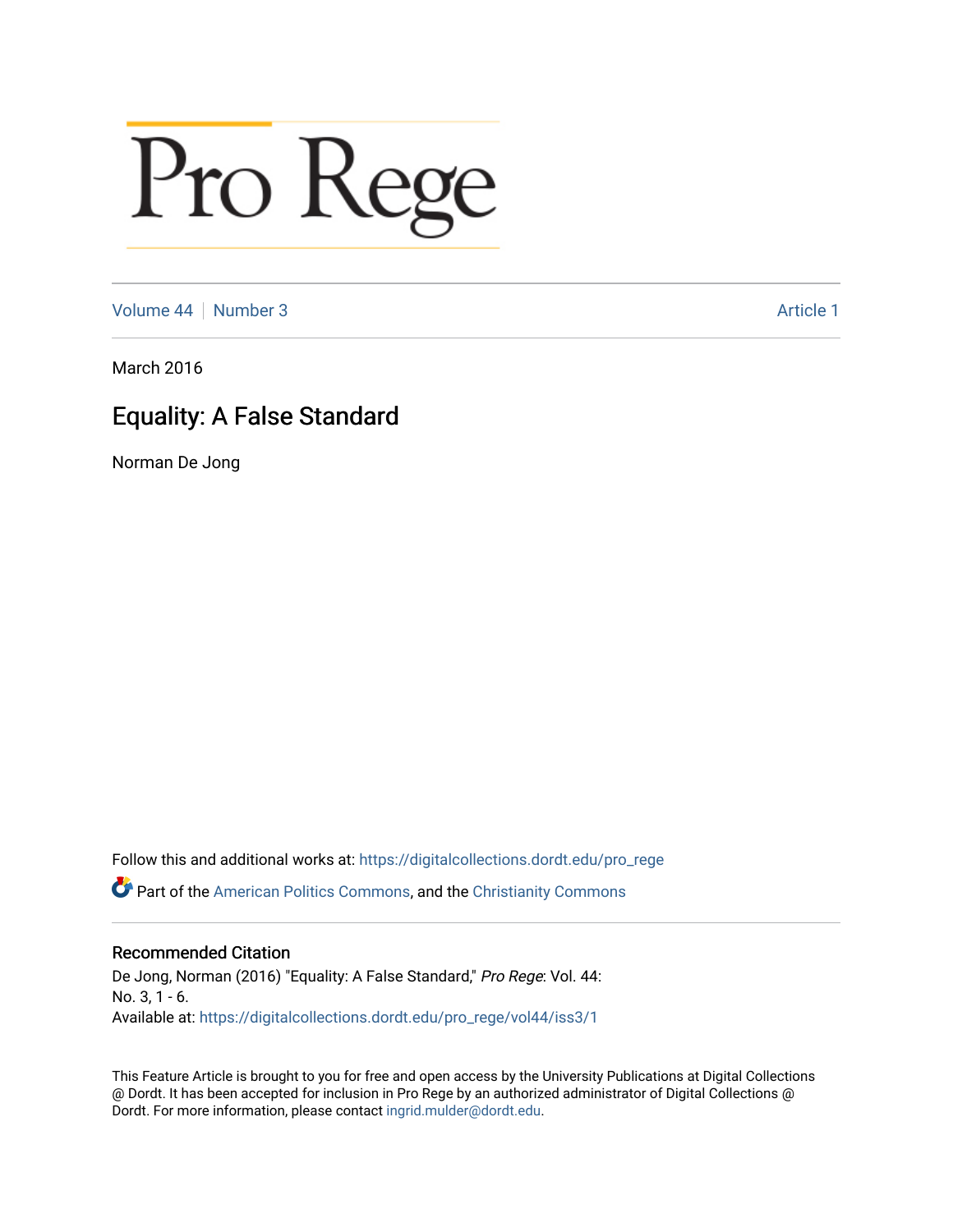## Equality: A False Standard



by Norman De Jong

On July 4, 1776, thirteen colonies in North America signed a document that has become one of the most important pieces of paper in American history. It was called then and still is known today as *The Declaration of Independence*. Most people today are familiar only with the opening paragraphs and then focus particularly on the opening line of the second paragraph: "We hold these truths to be selfevident, that *all men are created equal*, that they are endowed by their Creator with certain inalienable Rights, that among these are Life, Liberty, and the pursuit of Happiness."

The 240 years since that fateful day have seen countless celebrations and fireworks displays. Most folks blindly celebrate the occasion, but very few stop to reflect and reconsider it: Was that action justified? Would I vote for that Declaration if I had the opportunity to cast a vote on it today? Would I agree that the grounds were so sufficient as to defy the king that God had placed over me? Would I agree that the twenty-seven separate charges leveled against King George were so weighty and in such violation of international law that I should advocate a war of revolution?<sup>1</sup> Should I stand alongside these radical colonists and declare that I am "equal to the King of England"? Should I campaign for independence and gear up for war?

What Thomas Jefferson and his committee signed was a "declaration of independence" from the King of England. The key concept driving them to that point was the belief that they and all their compatriots were *equal* to the King and needed not obey his laws any longer. Equality was the key. They claimed *equality*, which supposedly gave them a right to disobey. They claimed *equality*, and they insisted that they had a right to practice it.

Recently I asked some of our house guests if they accepted that statement (*all men are created equal*) as being true. The response was a quick affirmative "Yes!" When I pressed the question a bit further, one lady asserted that this was a statement affirming the equality of whites and blacks in the colonies and a refutation of slavery. It was, in her estimation, a precursor of Lincoln's Emancipation Proclamation. Wow! She took my rebuttal with much grace but initial disbelief. She did not know that Jefferson had hundreds of slaves and had possibly impregnated at least one of them. According to "Thomas Jefferson and Sally Hemings: A Brief Account," his having fathered at least four children by slave Sally Hemings still remains a "matter of discussion" and investigation.2

Dr. Norman De Jong is a semi-retired pastor in the Orthodox Presbyterian Church. Since 1993 he has served a number of OP churches in both long-term and interim relations. In his prior years he served for ten years as administrator in CSI schools. He also served as Assoc. Prof. of Education at Dordt College from 1965 to 1974, and as Director of Teacher Education at Trinity Christian College from 1979 to 1992. His Ph.D. is in Educational Foundations from the University of Iowa (1972).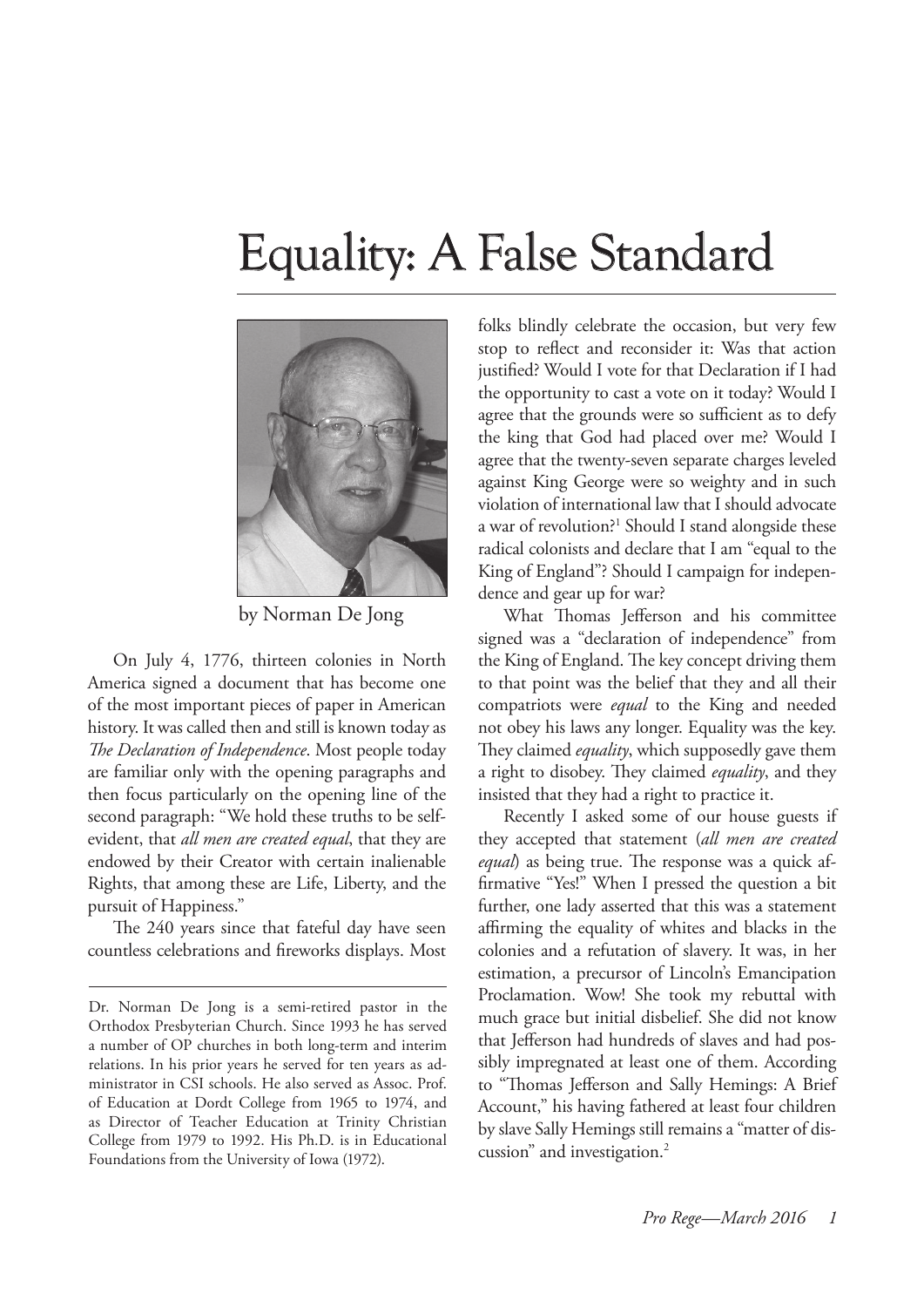If we could approach Thomas Jefferson and the rest of his committee with that same question, they might also respond affirmatively. But, did they put into practice what they asserted? Were they true to their own principle? Did they grant women the same rights as men? Did they allow people of black skin equal rights with those of white skin? Did slaves have the right to pursue happiness? Did the committee give the same privilege to Roman Catholics as they did to Protestants? Did they give renters the same legal rights that they gave landowners? Did they give children the same rights and privileges that they gave adults?

The answer to all these questions was a resounding "NO, of course not!" Black people were, to them, merely chattel; they were to be treated as slaves and kept in their quarters. If they had had to count them in the next census, they would have considered them to be three-fifths of a person. Women were to do whatever their husbands expected of them. They had no right to vote or participate in politics.<sup>3</sup> Did children have the same rights as adults? Of course not! Roman Catholics may have found safe haven in Maryland, but they were not given voting privileges or property rights.<sup>4</sup> Native Americans surrounded these colonists, but for many of the colonists, these people were savages meant for destruction or confinement to reservations. (Thankfully, there were others who sought to evangelize them with the Christian gospel.)

Today, in the twenty-first century, we need to add another category. Do babies in the womb have the right to pursue life, liberty, and the pursuit of happiness? Sad to say, they have no rights at all if the courts and many in the Democratic Party continue to get their way. The "rights" of the unborn are eliminated by selfish or confused mothers and fathers.

The proponents of independence claimed that their decision was "unanimous" because all thirteen colonies endorsed it, but various estimates put the popular support at approximately 33 percent,<sup>5</sup> with another third claiming neutrality, and another third voicing opposition. The opponents were labeled as "Tories." Many of them fled to Canada, where King George was still ruler. The advocates of independence claimed to be "democratic," but they ignored the objections of all those who opposed it. In a very real sense, this was mob rule by a minority.

The concept of equality has become one of the most powerful forces in Western culture. Over time, it has become elevated to the position of being the primary factor in court decisions, in ecclesiastical polity, and in educational practice. With a little effort, we can trace its history. We see it expressed in our *Declaration of Independence*, cited above, but may not realize that it played a major role in shaping the French Revolution, which ran from 1789 to 1799. One of the key elements in that brutal war was the Declaration cited here:

The Declaration of the Rights of Man and of the Citizen of 1789 is a fundamental document of the French Revolution and in the history of human rights.<sup>6</sup>

This Declaration was directly influenced by Thomas Jefferson, serving then as Ambassador to France. He worked with General Lafayette, who introduced it. Influenced also by the doctrine of "natural right," the rights of man are held to be universal: valid at all times and in every place, pertaining to human nature itself. It became the basis for a nation of free individuals protected equally by law. It is included in the preamble of the constitutions of both the Fourth French Republic (1946) and Fifth Republic (1958) and is still current. Inspired in part by the American Revolution, and also by the Enlightenment philosophers, the Declaration was a core statement of the values of the French Revolution and had a major impact on the development of liberty and democracy in Europe and worldwide.

The French Revolution, unlike the American Revolution, was not a breaking away from a foreign monarch but a revolt within France itself. In many respects, it was far more brutal than was the American Revolutionary War. It involved French killing Frenchmen, not in small numbers but in tens of thousands. It involved warfare against the clergy and the Catholic Church. It also resulted in the beheading of King Louis XVI on January 21, 1793. Later that same year, there was a bloody Reign of Terror directed by the "Committee of Public Safety." For a period of ten months, there were thousands of people beheaded by the guillotine.<sup>7</sup> For all those brutally executed, "equality before the law" was a cruel joke. Mob rule had re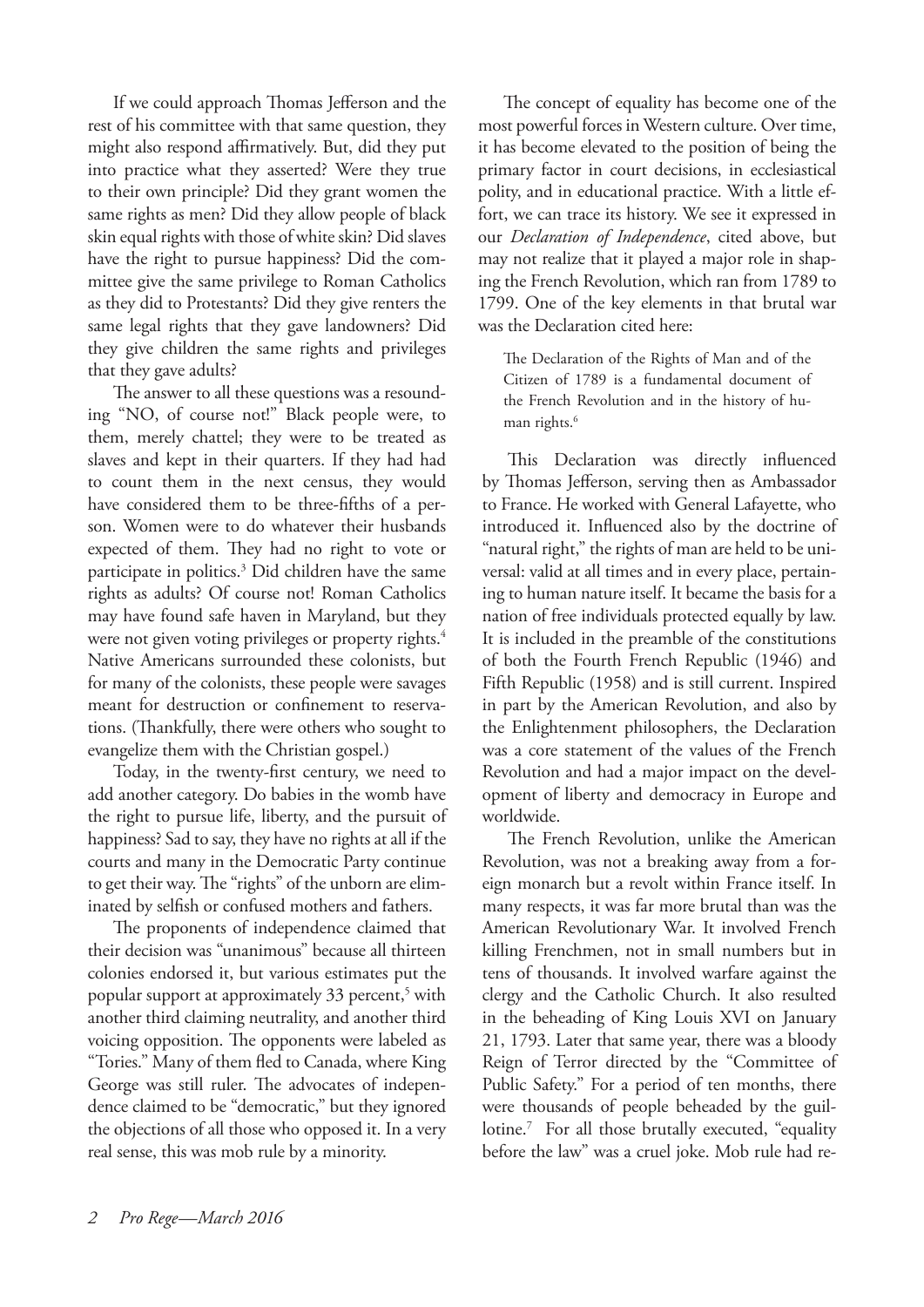placed legal protection. This was democracy in action. It was, in many respects, more complex, more violent, and more anti-Christian than had been the case in America. It ended finally in 1799 with the rise of Napoleon Bonaparte, who established not a democracy but a brutal dictatorship. As in ancient Athens, democracy produced chaos.

*The concept of equality has become one of the most powerful forces in Western culture.*

When we fast forward to the twentieth century, we find another revolution, this time, going on in Russia. It is called the Bolshevik Revolution of 1917-22. This revolution began in February of 1917 with the toppling of Tsar Nicholas II of Russia. The nobility did not like the way he was conducting Russia's role in World War I. They considered themselves equal to him and overthrew him. He was replaced with the Russian Provisional Government. However, the provisional government was weak and riven by internal dissension. It continued to wage World War I, which became increasingly unpopular. As a result of the war, a nationwide crisis developed in Russia, affecting social, economic, and political relations. Disorder in industry and transport had intensified, and difficulties in obtaining provisions had increased. Gross industrial production in 1917 had decreased by over 36 percent from what it had been in 1916. In the autumn, as much as 50 percent of all enterprises were closed down in the Urals, the Donbas, and other industrial centers, leading to mass unemployment. At the same time, the cost of living increased sharply. The real wages of the workers fell about 50 percent from what they had been in 1913. Russia's national debt in October 1917 had risen to 50 billion rubles. Of this, debts to foreign governments constituted more than 11 billion rubles. The country faced the threat of financial bankruptcy. 8

In that chaotic condition, the concept of equality found a new home. Now, the peasants and working class considered themselves to be equal with the ruling class. They revolted against their masters. In September and October 1917 alone, more than a million workers took part in mass strike actions. Workers established control over production and distribution in many factories and plants in a social revolution. By October 1917 there had been over four thousand peasant uprisings against landowners. When the Provisional Government sent out punitive detachments to quell these disturbances, it only enraged the peasants.

The country was ripe for the writings of Vladimir Lenin, who preached a radical form of equality best known as communism. Lenin was living in exile in Switzerland, but he was secretly transported back to Russia by the Germans, who wanted to de-stabilize Russia. When his writings were distributed, there were series of revolts, until, finally, communism was firmly entrenched and the USSR was formed. Democracy and equality again had produced mass chaos, which cried out for control and stability. Communism provided exactly that, complete with a tyrannical dictator and atheism. God was outlawed and evil triumphed.

When we fast-forward to the 20<sup>th</sup> and 21<sup>st</sup> centuries, we find that the concept of *equality* continues to occupy a central place in American culture. One of the most provocative and troubling decisions by the Supreme Court of these United States is that known as Roe v. Wade.<sup>9</sup> For more than four decades that decision has provoked a deep divide in our land, with Democrats boldly endorsing and protecting it, while Christians and Republicans militate against it, with very limited success.

In a 7-2 ruling, the Court claimed that the "right to privacy" is "broad enough to encompass a woman's decision whether to terminate her pregnancy." While Justice Blackmun, who wrote the majority opinion, wanted to restrict that right to the first and second trimester, the Court itself ruled that the decision to abort be left "completely to the woman and her physician." In effect, the court declared that any woman and her doctor would have the legal right to murder the baby growing in her uterus. There was no concern for the rights or the life of the baby. In its interpretation, the fetus was just a blob of fetal tissue! It had no rights because it was not a person. In order to be a person, it had to exist outside of the uterus.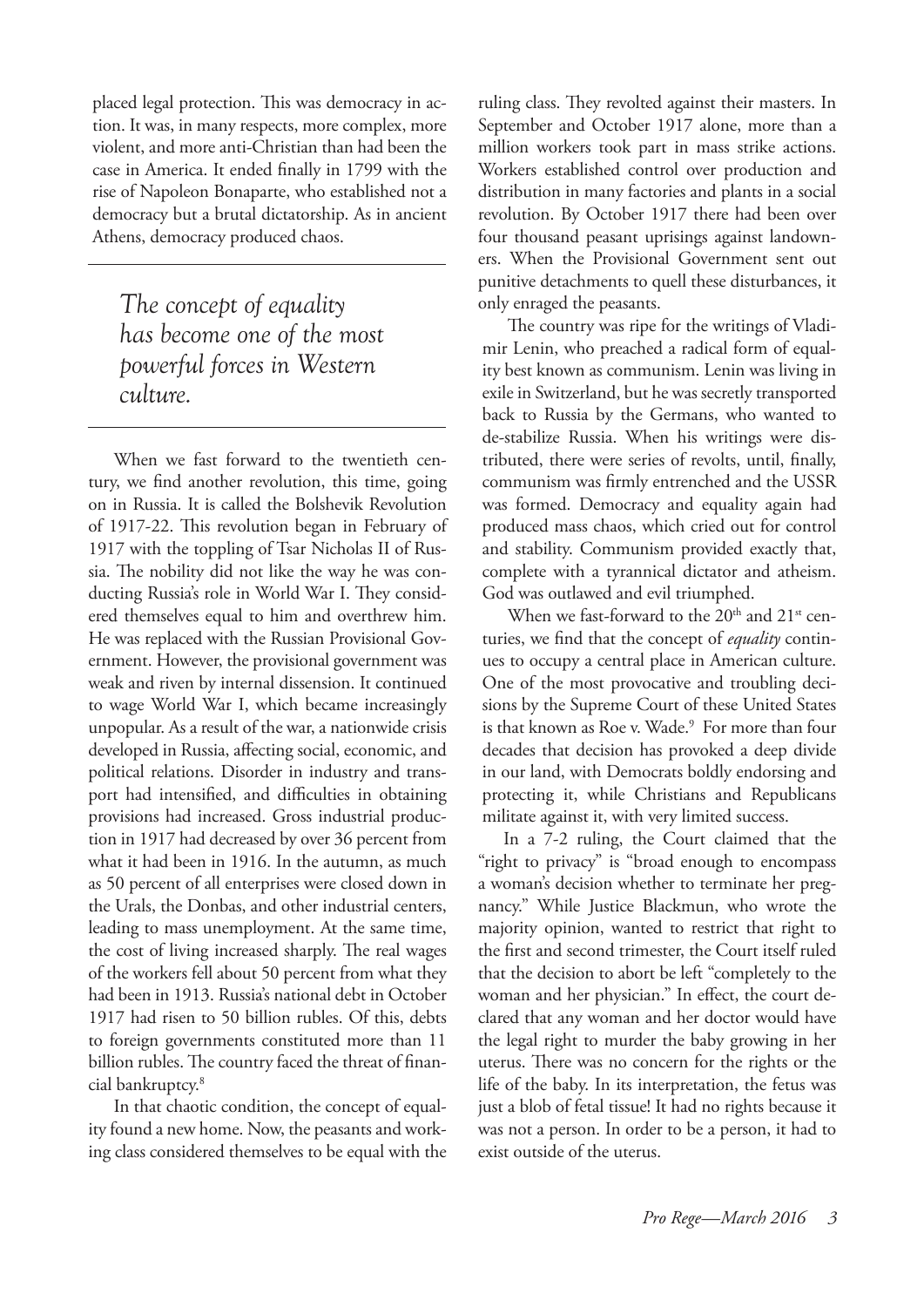One of the most disappointing aspects of this court decision, and that of many subsequent ones, is that there is absolutely no appeal to and no concern for the Law of God. Every doctor and every woman ought to realize that life begins at conception and not at the moment of birth, but they are blind to that reality. Medical science has demonstrated that truth in a myriad of ways; for example, already in 1975 a standard text in embryology declared, "The development of a human being begins with conception."10 Also, the Scriptures make that point abundantly clear, as in Psalm 139:13-16, where the Psalmist claims that he was "fearfully and wonderfully made." We see another evidence in the Gospel of Luke where we are told that the baby "leaped" in Elizabeth's womb.<sup>11</sup> But blindness seems to dominate. Every reasonable person ought to realize that there is a living, pulsating person in that uterus. To borrow a phrase from the Almighty, these "are a stiff-necked people."12 They refuse to listen!

But, there is reason for such a barbaric decision by the highest court of the land. The ground for such an evil conclusion had been plowed ever since 1947. In that year, the United States Supreme Court passed one of the most flawed decisions ever made. It was labeled The Everson Case.13 Without any pretense of looking at historical precedent, the Court based its entire decision on a piece of correspondence between Jefferson and the Danbury Baptist Association, written in 1800. In that letter, the Baptists in Connecticut asked the newly elected President to establish a wall of separation between church and state. With the majority opinion written by Justice Hugo Black, it had all the markings of an anti-Catholic ruling, even though it allowed the busing of Catholic students at state expense. Black was a known, prominent member of the KKK, which was anti-black, anti-Jewish, and anti-Catholic.

In rapid succession, a number of other religious issues confronted the Court. One year after the Everson decision, the Court ruled in McCullum v. Board of Education that a Champaign, Illinois public school had violated the establishment clause because it had allowed a released time program.<sup>14</sup> It had allowed religious issues to invade the public sector.

In 1962 the Court rejected the New York Board

of Regents prayer in Engel v. Vitale. It was once again Justice Hugo Black who wrote the majority opinion. In concluding his argument, Black asserted that a "union of government and religion tends to destroy government and to degrade religion."<sup>15</sup> The "wall of separation" that Jefferson and the Baptists so strongly desired was getting higher and higher. In 1973 it was the genesis of Roe v. Wade.

Evil often seems to progress and grow. In spite of challenges from numerous quarters, the Supreme Court decision in Roe v. Wade was considered binding, and abortion on demand was the law of the land. It was, presumably, guaranteed by the Constitution! In pursuit of the rights of women, another demand was forming. Some women wanted to redefine marriage, claiming that they had the right to marry another woman, i.e., to legalize a lesbian relationship so that the two partners might have the same legal rights as married couples traditionally and Biblically defined.

One substantial roadblock was the Defense of Marriage Act (DOMA), passed by Congress during the administration of President Bill Clinton. Two women who had been married in Canada but who were living in New York challenged the State of New York on its stand defining marriage as being between "one man and one woman," the same language as found in DOMA. The case worked its way to the U.S. Supreme Court and was decided on June 26, 2013. In a 5-4 decision, the Court ruled that Section 3 of DOMA was unconstitutional.<sup>16</sup> Justice Kennedy, writing the majority opinion, "cited the principles of state autonomy, equal protection and liberty" as the basis for its decision, but this muddied the waters, for this ruling only applied to those living in New York State.

 Of significance, however, is the fact that the concept of "equality" was central to the Court's decision. Marriage had always been defined as being a union between one man and one woman. The United States Congress and a Democratic President had reinforced that definition with binding legislation. A majority of States, including New York State, had stamped their approval. But, all of that had to bow before the more sacred doctrine of "equality." These two women had rights equal to those of all other citizens and thus were entitled to the benefits of a marriage license. New York State had to grant them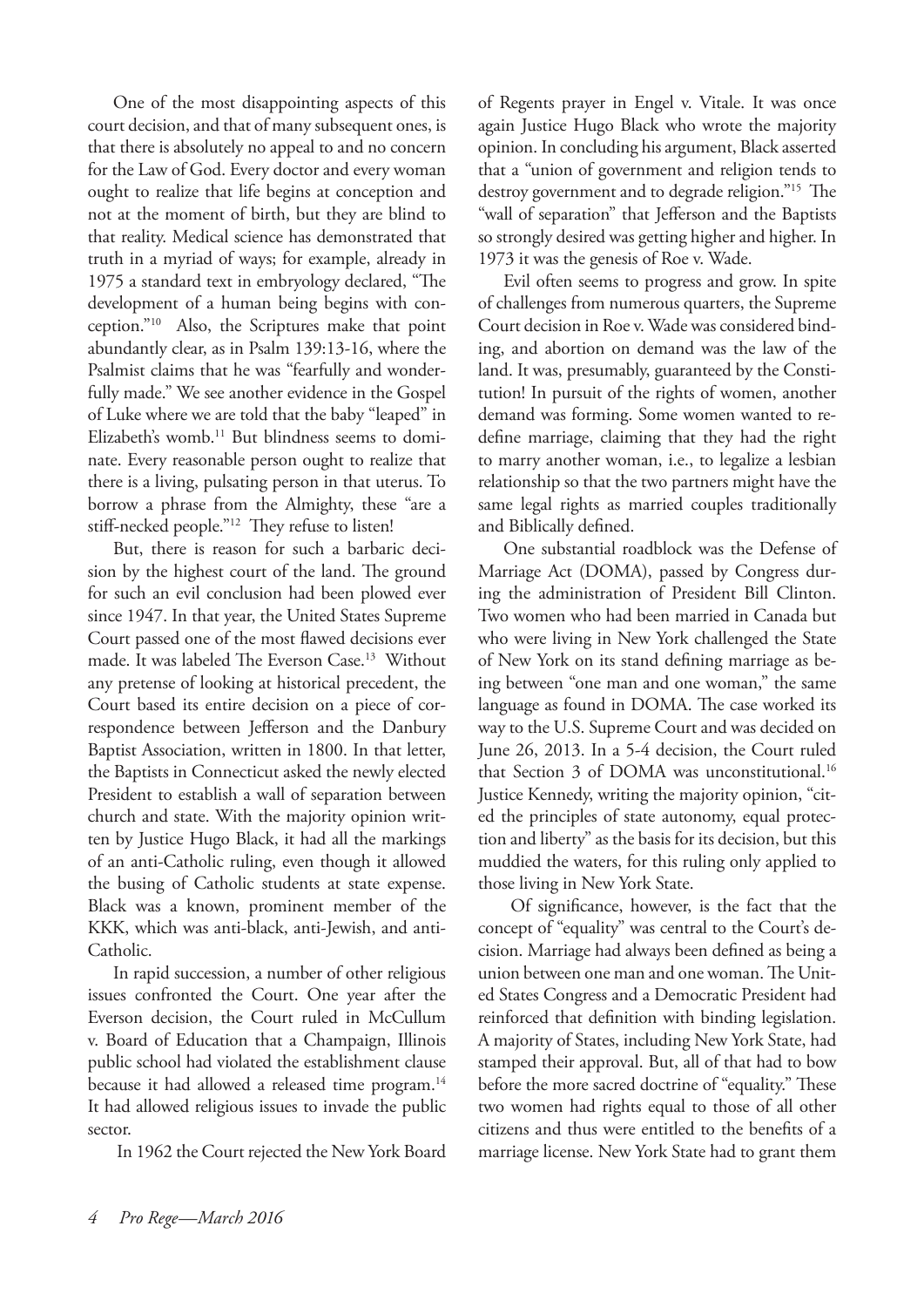legal status as a married couple.

But, again, equality raised its ugly head. In the Windsor ruling, Justice Kennedy had argued that DOMA had written inequality into the entire United States Code. The principal purpose of DOMA was to impose inequality, he argued.<sup>17</sup> If two lesbians could have equal rights in New York, should not others also enjoy those same rights in other states? Are not all the states equal, in one sense, equal to all other states? But, what about men? Do men have the same rights as women? Should not two men have the right to "marry" in other parts of the country?

By January of 2015, four separate same-sex marriage cases had worked their way to the U.S. Supreme Court. Appeals Court decisions had come to different conclusions, almost guaranteeing that the highest court would take the case. On January 16, 2015 the Court consolidated the four cases and pinned the label of Obergefell v. Hodges<sup>18</sup> on it. The case garnered much national attention and had 148 *amici curiae* briefs submitted, more than any other U.S. Supreme Court case on record.<sup>19</sup> On June 26, 2015, the U.S. Supreme Court ruled in a 5-4 decision that the Fourteenth Amendment requires all states to grant same-sex marriages and recognize same-sex marriages granted in other states. Given the fact that Justice Kennedy had written the Windsor opinion, it is not surprising that he would also write this one. The fallout is huge and growing. The probability of numerous lawsuits coming out of it is very high.

Our Lord instituted marriage already in the Garden of Eden and blessed it at Cana. Down through history, it was quietly accepted that marriage was between one man and one woman, but no longer. Now there is a majority of persons in the United States who are willing to accept the Court's decision. Same-sex marriage, like abortion, is the law of the land. We are to accept it, stop our protests, and bow before the sacred doctrine of "EQUALITY"!!

As a nation, we have quietly embraced secularism. It has been routinely, systematically taught in our public schools for the better part of a century. Approximately 90 percent of all the school-age children attend those schools.<sup>20</sup> They have been indoctrinated with the gospel of democracy, for the public school has become our nation's established church. That does not bode well for our future. God, in His righteous indignation, may decide to punish us as He did to Sodom and Gomorrah. He may also be more merciful than we deserve, for He is "merciful and gracious, slow to anger, and abounding in steadfast love and faithfulness, forgiving iniquity and transgression and sin.21"

In the meantime, we need to become more discerning. We need to gain wisdom and reassess our love for "democracy" and for "equality." Neither one of these doctrines is embraced in Scripture. To the contrary, we are called to obedience, not only to the governments that God has placed over us<sup>22</sup> but especially to the King who created us and called us to be His children. We need to live every day "*pro rege*," for the King. We need also to adopt the same attitude as Jesus Christ, "who, though He was in the form of God, did not count equality with God a thing to be grasped, but made Himself nothing, taking the form of a servant, being born in the likeness of men.<sup>23</sup>

*We need to gain wisdom and reassess our love for "democracy" and for "equality." Neither one of these doctrines is embraced in Scripture.*

Equality is a false standard. It is a mathematical term that has crept into our social fabric and has created chaos. We need to reject it now. Instead of appealing to it, we need to emphasize the second petition of our Lord's Prayer: "Thy Kingdom come, thy will be done, on earth as it is in heaven."

#### **Endnotes**

- 1. www.USHistory.org/Declaration of Independence
- 2. "Thomas Jefferson and Sally Hemings: A Brief Account." The Jefferson Monticello. www.monticello. org.
- 3. Women were denied the right to vote in federal elections until passage of the Nineteenth Amendment in 1920. Even then, it was strongly opposed by the Democratic Party.
- 4. As late as 1877, New Hampshire refused to let Catholics vote in their state.